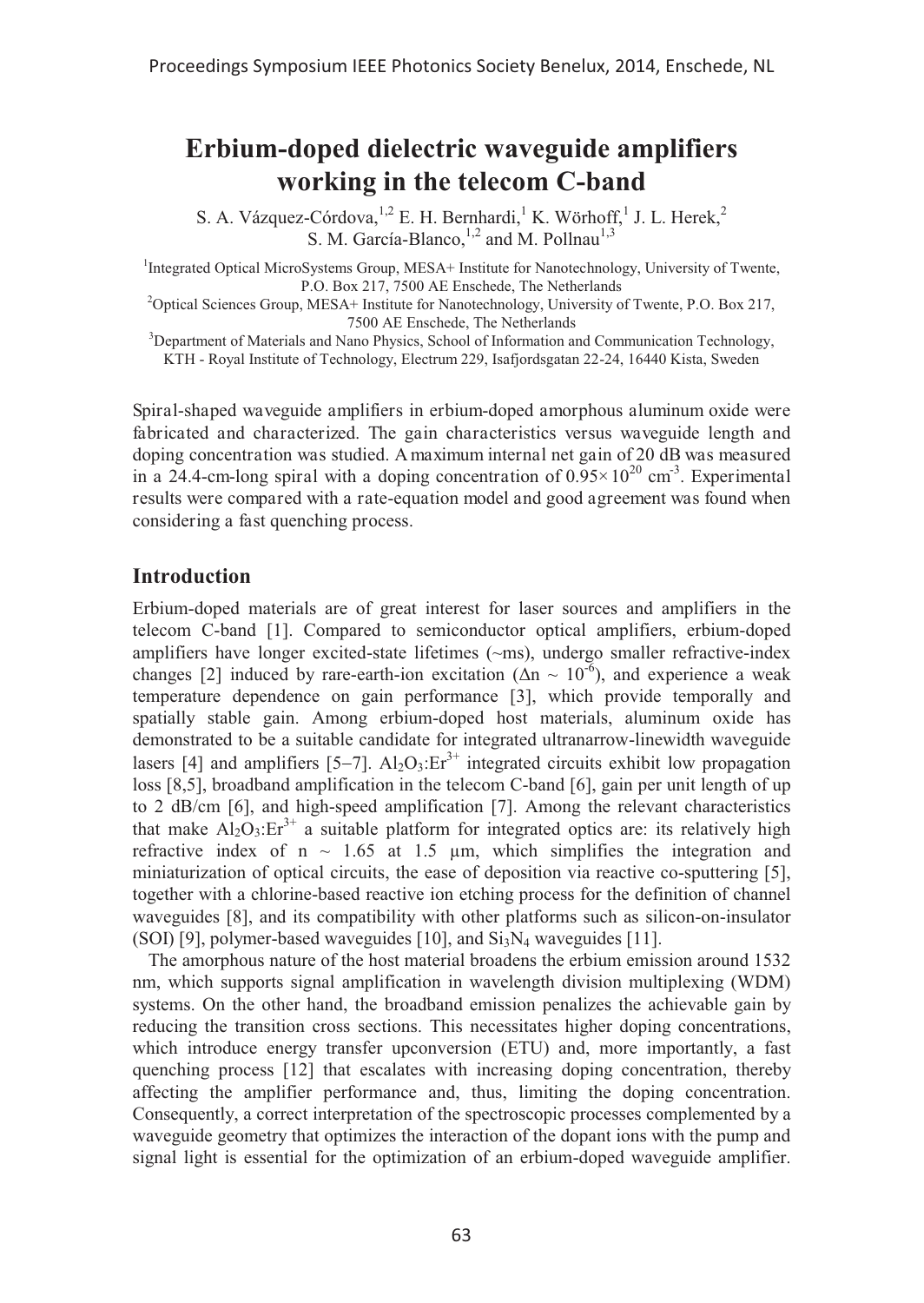We present the design, fabrication, and characterization of erbium-doped waveguide amplifiers. A total gain of 20 dB was experimentally determined for a sample with a doping concentration of  $0.95 \times 10^{20}$  cm<sup>-3</sup> and a waveguide length of 24.45 cm.

## **Design and Fabrication**

Recently, two quenching mechanisms were identified to strongly affect the amplifier performance [12]. ETU, in which one ion in the first excited state  $(^{4}I_{13/2})$  decays to the ground state  $({}^{4}I_{15/2})$  and transfers its energy to another ion in the same excited state, promoting it to the third excited state  $(^{4}I_{9/2})$ . Due to the large phonon energy of the host material, ions in higher excited energy levels mostly decay non-radiatively to the  ${}^{4}I_{13/2}$ level [13], which results in a single ion in the first excited state  $(^4I_{13/2})$ . The second mechanism is a fast quenching process which is attributed to either energy transfer to an impurity in the material, a color center, or pair-induced static ETU [12]. Both quenching mechanisms intensify with increasing doping concentration, therefore the useful doping concentration is limited to  $N_d < 3 \times 10^{20}$  cm<sup>-3</sup>. To compensate this limitation and still benefit from the available pump power, interaction lengths on the order of 10 cm are required. Spiral-shaped waveguide amplifiers (Fig. 1a) were designed to reduce the device foot-print. Mode-field simulations using the FieldDesigner software [14] were performed to estimate the bend loss and the light confinement within the doped region. For a ridge channel waveguide (Fig. 1b) with a bending radius of 2 mm, losses of  $10^{-6}$ dB/cm were estimated. Simulations determined a mode-field confinement of signal light at 1532 nm and pump light at 976 nm within the ridge channel above 80%.



Figure. 1 a) Spiral waveguide design and b) waveguide cross-section and signal mode-field profile.

 $A1_2O_3$ : Er<sup>3+</sup> films were deposited on a thermally oxidized silicon substrate by reactive co-sputtering [5], and channel waveguides were patterned using standard UV lithographic techniques and chlorine-based reactive ion etching [8]. End facets were prepared by dicing.

## **Characterization**

Propagation loss measurements of spiral waveguides were performed via the imaging method presented by Okamura et al. [15]. In average, 0.2 dB/cm loss was determined in the samples.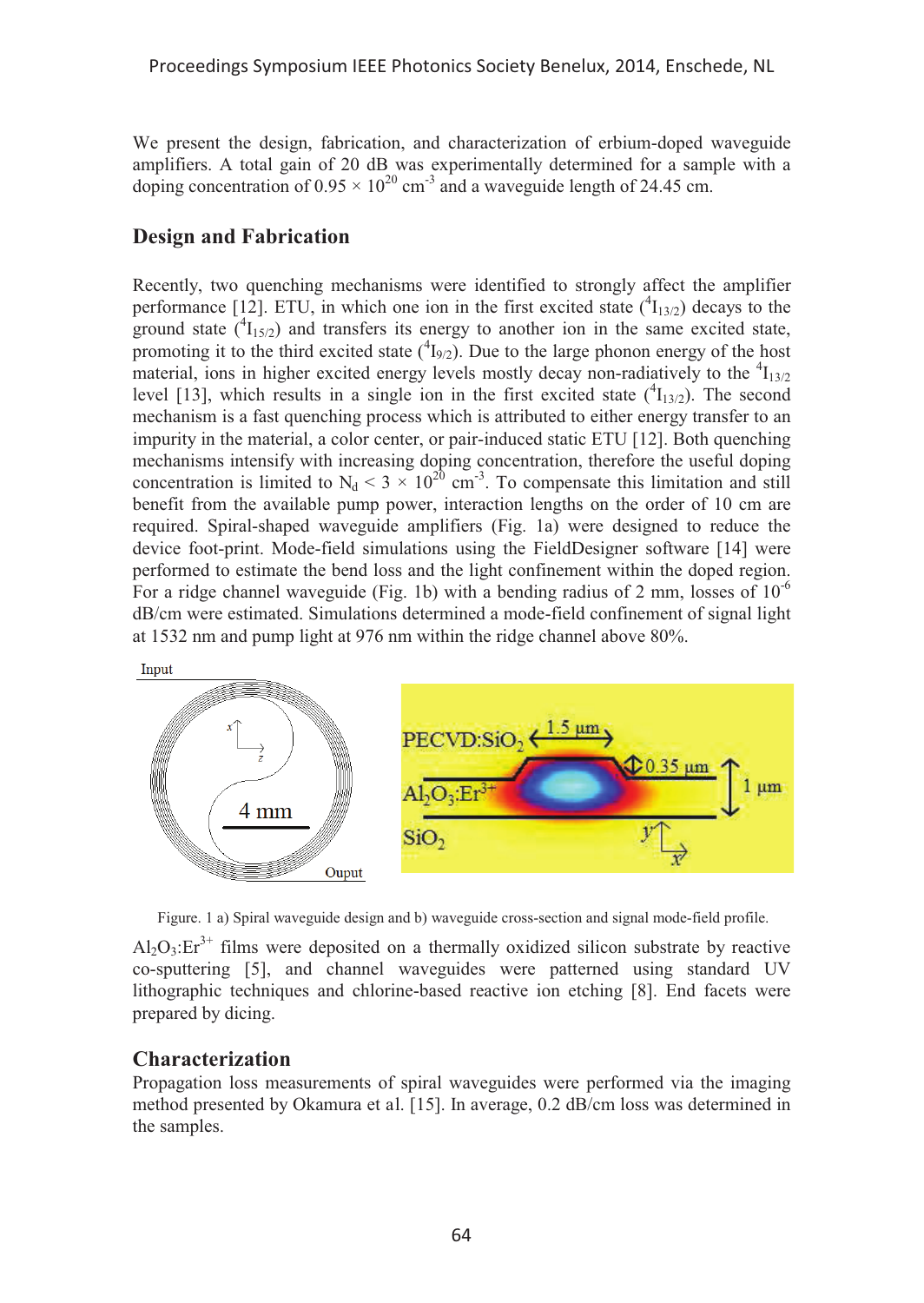#### Proceedings Symposium IEEE Photonics Society Benelux, 2014, Enschede, NL

The pump-probe method was applied to measure the signal enhancement. The experimental setup is depicted in Fig. 2. Fiber-coupled 976 nm and 1532 nm diode lasers were used as a pump and signal sources, respectively. Both were combined into a single fiber by use of a fiber-based WDM. Signal and pump were launched into the waveguide end facet via a butt-coupled single-mode fiber (SMF). The amplified signal and the residual pump were collected and split using a similar WDM for detection. Lock-in amplification was applied for signal detection. The signal power was measured with the pump source on and off,  $I_n(\lambda)$  and  $I_n(\lambda)$ , respectively.



Figure 2. Pump-probe experimental setup for the measurement of signal enhancement.

The total internal net gain G was determined with the signal enhancement and the propagation loss for each sample by

$$
G(\lambda) = 10 \log_{10} \left[ I_{p}(\lambda) / I_{u}(\lambda) \right] - \alpha_{\text{abs}}(\lambda) \ell - \alpha_{\text{loss}}(\lambda) \ell, \qquad (1)
$$

where  $\alpha_{\text{abs}}$  and  $\alpha_{\text{loss}}$  are the propagation loss due to erbium absorption and the background propagation loss at the signal wavelength, respectively, and  $\ell$  is the propagation or spiral length.



Figure 3. Total internal net gain at 1532 nm for different spiral amplifiers with  $N_d = 0.95 \times 10^{20}$  cm<sup>-3</sup>, experimental (symbols) and simulation results (line).

Figure 3 presents the total internal net gain as a function of propagation length; symbols display the experimental results, while the line shows the simulation results. A maximum total internal gain of 20 dB was determined for a 24.45-cm-long sample. The rate-equation model presented in [12] was applied for the simulation.